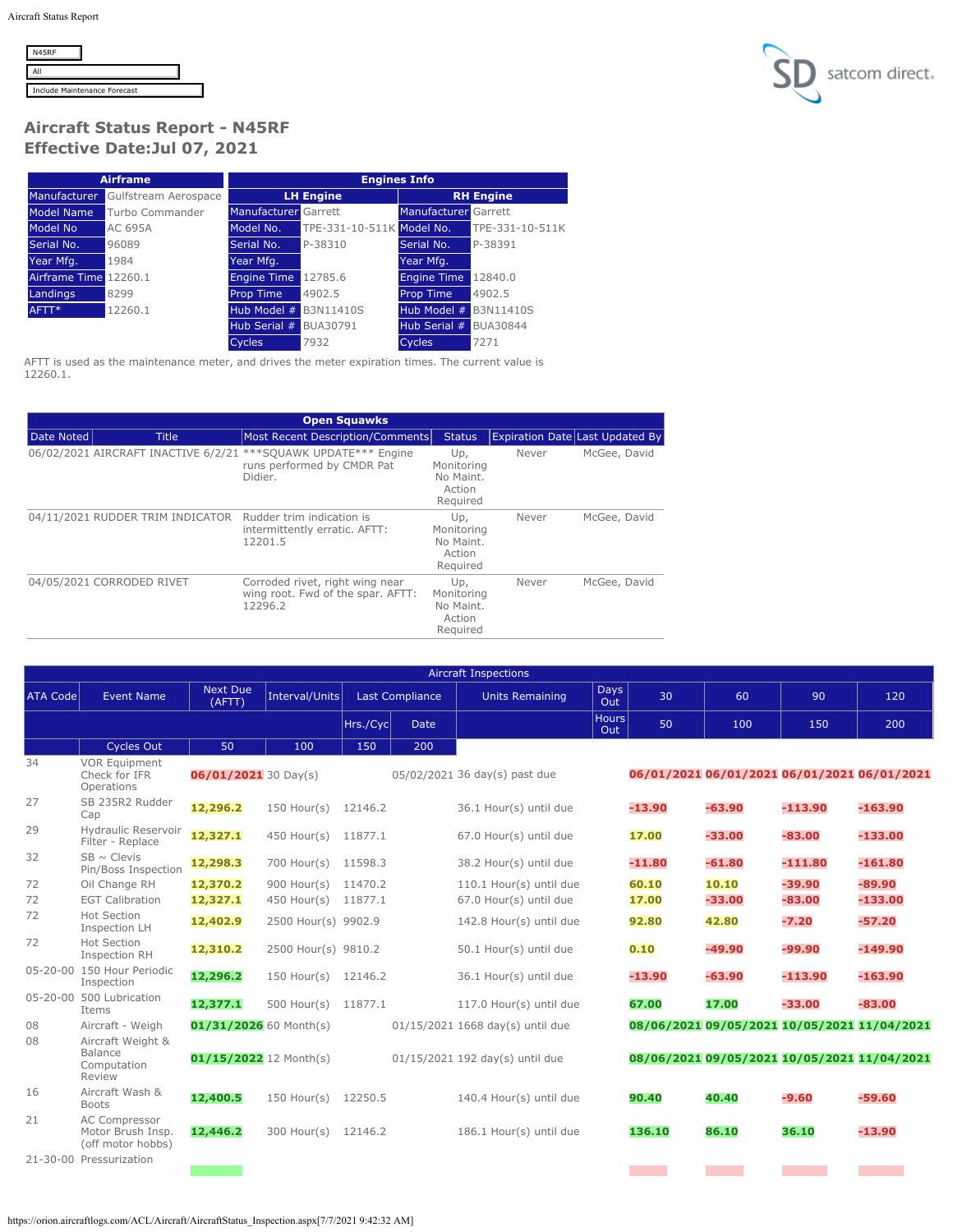## Aircraft Status Report

|                 | Controller Filter<br>Inspect/Clean                             | 12,296.2                 | 150 Hour(s) 12146.2  |  | 36.1 Hour(s) until due            | $-13.90$ | $-63.90$                                                                                   | $-113.90$ | $-163.90$ |
|-----------------|----------------------------------------------------------------|--------------------------|----------------------|--|-----------------------------------|----------|--------------------------------------------------------------------------------------------|-----------|-----------|
|                 | 21-60-00 Pressure Leak<br>Check of Bleed Air                   | 12,327.1                 | 450 Hour(s) 11877.1  |  | 67.0 Hour(s) until due            | 17.00    | $-33.00$                                                                                   | $-83.00$  | $-133.00$ |
| 24              | System<br>Battery, Main Install<br>LH G-6381E                  | 03/27/2026 5 Year(s)     |                      |  | 03/27/2021 1724 day(s) until due  |          | 08/06/2021 09/05/2021 10/05/2021 11/04/2021                                                |           |           |
| 24              | Battery, Main,<br>Install RH                                   | 08/30/2023 5 Year(s)     |                      |  | 08/30/2018 784 day(s) until due   |          | 08/06/2021 09/05/2021 10/05/2021 11/04/2021                                                |           |           |
| 24              | Cap Check of Both<br>Main Ships<br><b>Battieries</b>           | $01/31/2022$ 12 Month(s) |                      |  | 01/15/2021 207 day(s) until due   |          | 08/06/2021 09/05/2021 10/05/2021 11/04/2021                                                |           |           |
| 24              | Starter-Generation<br><b>RH</b>                                | 12,897.3                 | 900 Hour(s) 11997.3  |  | 637.2 Hour(s) until due           | 587.20   | 537.20                                                                                     | 487.20    | 437.20    |
| 24              | Starter-Generator<br>LH.                                       | 12,498.3                 | 900 Hour(s) 11598.3  |  | 238.2 Hour(s) until due           | 188.20   | 138.20                                                                                     | 88.20     | 38.20     |
| 25              | ELT Annual Insp.<br>C406-N Software<br>V136B                   | 03/27/2022 365 Day(s)    |                      |  | 03/27/2021 263 day(s) until due   |          | 08/06/2021 09/05/2021 10/05/2021 11/04/2021                                                |           |           |
| 25              | <b>ELT Battery</b><br>Replacement                              | $07/20/2024$ 1825 Day(s) |                      |  | 07/22/2019 1109 day(s) until due  |          | 08/06/2021 09/05/2021 10/05/2021 11/04/2021                                                |           |           |
| 26              | Aft Fuselage High<br>Temp Thermal<br>Switches                  | $12/05/2021$ 730 Day(s)  |                      |  | 12/06/2019 151 day(s) until due   |          | 08/06/2021 09/05/2021 10/05/2021 11/04/2021                                                |           |           |
| 26              | Hand Held Fire<br>Extinguisher                                 | 06/03/2024 4380 Day(s)   |                      |  | 06/06/2012 1061 day(s) until due  |          | 08/06/2021 09/05/2021 10/05/2021 11/04/2021                                                |           |           |
| 26              | Hand Held Fire<br>Extinguisher                                 | $01/15/2022$ 365 Day(s)  |                      |  | $01/15/2021$ 192 day(s) until due |          | 08/06/2021 09/05/2021 10/05/2021 11/04/2021                                                |           |           |
| 27              | Elevator & Rudder<br>Trim Flex Cables                          | $01/31/2022$ 12 Month(s) |                      |  | 01/15/2021 207 day(s) until due   |          | 08/06/2021 09/05/2021 10/05/2021 11/04/2021                                                |           |           |
|                 | 28-40-00 Fuel Quantity<br>Calibration                          | 12,777.1                 | 900 Hour(s) 11877.1  |  | 517.0 Hour(s) until due           | 467.00   | 417.00                                                                                     | 367.00    | 317.00    |
| 32              | Five Year Landing                                              | 03/09/2025 60 Month(s)   |                      |  | 03/09/2020 1341 day(s) until due  |          | 08/06/2021 09/05/2021 10/05/2021 11/04/2021                                                |           |           |
| 32              | Insp.<br>Nitrogen Bottle                                       | $04/30/2025$ 1825 Day(s) |                      |  | 05/01/2020 1393 day(s) until due  |          | 08/06/2021 09/05/2021 10/05/2021 11/04/2021                                                |           |           |
| 32              | $SB \sim$ Nitrogen<br>Pressure Gauge                           | 12,296.2                 | 150 Hour(s) 12146.2  |  | 36.1 Hour(s) until due            | $-13.90$ | $-63.90$                                                                                   | $-113.90$ | $-163.90$ |
| 32              | Insp.<br>$SB \sim$ Uplock Bolt<br>Insp.                        | 15,146.2                 | 3000 Hour(s) 12146.2 |  | 2,886.1 Hour(s) until due         | 2,836.10 | 2,786.10                                                                                   | 2,736.10  | 2,686.10  |
| 34              | 24 Month Part 91<br>Altitude<br>Indicating/Reporting           | 03/09/2022 24 Month(s)   |                      |  | 03/09/2020 245 day(s) until due   |          | 08/06/2021 09/05/2021 10/05/2021 11/04/2021                                                |           |           |
| 34              | System<br>24 Month Part 91                                     |                          |                      |  |                                   |          |                                                                                            |           |           |
|                 | Pitot/Static System                                            | 03/09/2022 24 Month(s)   |                      |  | 03/09/2020 245 day(s) until due   |          | 08/06/2021 09/05/2021 10/05/2021 11/04/2021<br>08/06/2021 09/05/2021 10/05/2021 11/04/2021 |           |           |
| 34<br>$34 - 20$ | Compass Swing<br>G600 LRU, GDL 88,                             | 12/05/2021 730 Day(s)    |                      |  | 12/06/2019 151 day(s) until due   |          |                                                                                            |           |           |
| $34 - 20$       | GDL 69, Electrical<br>Bonding<br>GDL 88 & 69A -                | 13,598.3                 | 2000 Hour(s) 11598.3 |  | 1,338.2 Hour(s) until due         | 1,288.20 | 1,238,20                                                                                   | 1,188.20  | 1,138.20  |
|                 | Visual check.                                                  | 10/31/2021 12 Month(s)   |                      |  | 10/19/2020 115 day(s) until due   |          | 08/06/2021 09/05/2021 10/05/2021 10/31/2021                                                |           |           |
| 35              | Oxygen Cylinder,<br>P/N 801293-00                              | $02/08/2022$ 1825 Day(s) |                      |  | 02/09/2017 216 day(s) until due   |          | 08/06/2021 09/05/2021 10/05/2021 11/04/2021                                                |           |           |
| 51              | 1950 hr Main Cabin<br>Door & Emergency<br>Exit                 | 13,420.2                 | 1950 Hour(s) 11470.2 |  | $1,160.1$ Hour(s) until due       | 1,110.10 | 1,060.10                                                                                   | 1,010.10  | 960.10    |
|                 | 52-10-00 Cabin Passenger<br>Door Lock<br>Inspection            | 12,327.1                 | 450 Hour(s) 11877.1  |  | 67.0 Hour(s) until due            | 17.00    | $-33.00$                                                                                   | $-83.00$  | -133.00   |
|                 | 52-20-00 Emergency Exit<br>Lock & Operation                    | 12,327.1                 | 450 Hour(s) 11877.1  |  | 67.0 Hour(s) until due            | 17.00    | $-33.00$                                                                                   | $-83.00$  | $-133.00$ |
| 53              | $AD \sim V$ isual Skin<br>Inspection (Camera 12,446.2<br>Hole) |                          | 300 Hour(s) 12146.2  |  | 186.1 Hour(s) until due           | 136.10   | 86.10                                                                                      | 36.10     | $-13.90$  |
| 57              | $AD \sim FWD$ Wing<br>Attachments 1000                         | 13,146.2                 | 1000 Hour(s) 12146.2 |  | 886.1 Hour(s) until due           | 836.10   | 786.10                                                                                     | 736.10    | 686.10    |
| 57              | $AD \sim FWD$ Wing<br>Attachments 6000                         | 13,636.1                 | 6000 Hour(s) 7636.1  |  | $1,376.0$ Hour(s) until due       | 1,326.00 | 1,276.00                                                                                   | 1,226.00  | 1,176.00  |
| 61              | Propeller Balance<br>LН                                        | 12,897.3                 | 900 Hour(s) 11997.3  |  | 637.2 Hour(s) until due           | 587.20   | 537.20                                                                                     | 487.20    | 437.20    |
| 61              | Properller Balance                                             | 12,897.3                 | 900 Hour(s) 11997.3  |  | 637.2 Hour(s) until due           | 587.20   | 537.20                                                                                     | 487.20    | 437.20    |
| 71              | RH<br>Engine Bleed Air                                         | 12,327.1                 | 450 Hour(s) 11877.1  |  | 67.0 Hour(s) until due            | 17.00    | $-33.00$                                                                                   | $-83.00$  | $-133.00$ |
| 71              | Leak Check<br>Engine Bleed Air                                 | 12,327.1                 | 450 Hour(s) 11877.1  |  | 67.0 Hour(s) until due            | 17.00    | $-33.00$                                                                                   | $-83.00$  | $-133.00$ |
| 72              | Leak Check<br>300 Hour Insp. LH                                | 12,446.2                 | 300 Hour(s) 12146.2  |  | 186.1 Hour(s) until due           | 136.10   | 86.10                                                                                      | 36.10     | $-13.90$  |
| 72<br>72        | 300 Hour Insp. RH<br>AD 2018-13-05 ~                           | 12,446.2                 | 300 Hour(s) 12146.2  |  | 186.1 Hour(s) until due           | 136.10   | 86.10                                                                                      | 36.10     | $-13.90$  |
|                 | LH Oil Filter<br>Sampling and<br>Analysis                      | 12,296.2                 | 150 Hour(s) 12146.2  |  | 36.1 Hour(s) until due            | -13.90   | $-63.90$                                                                                   | $-113.90$ | -163.90   |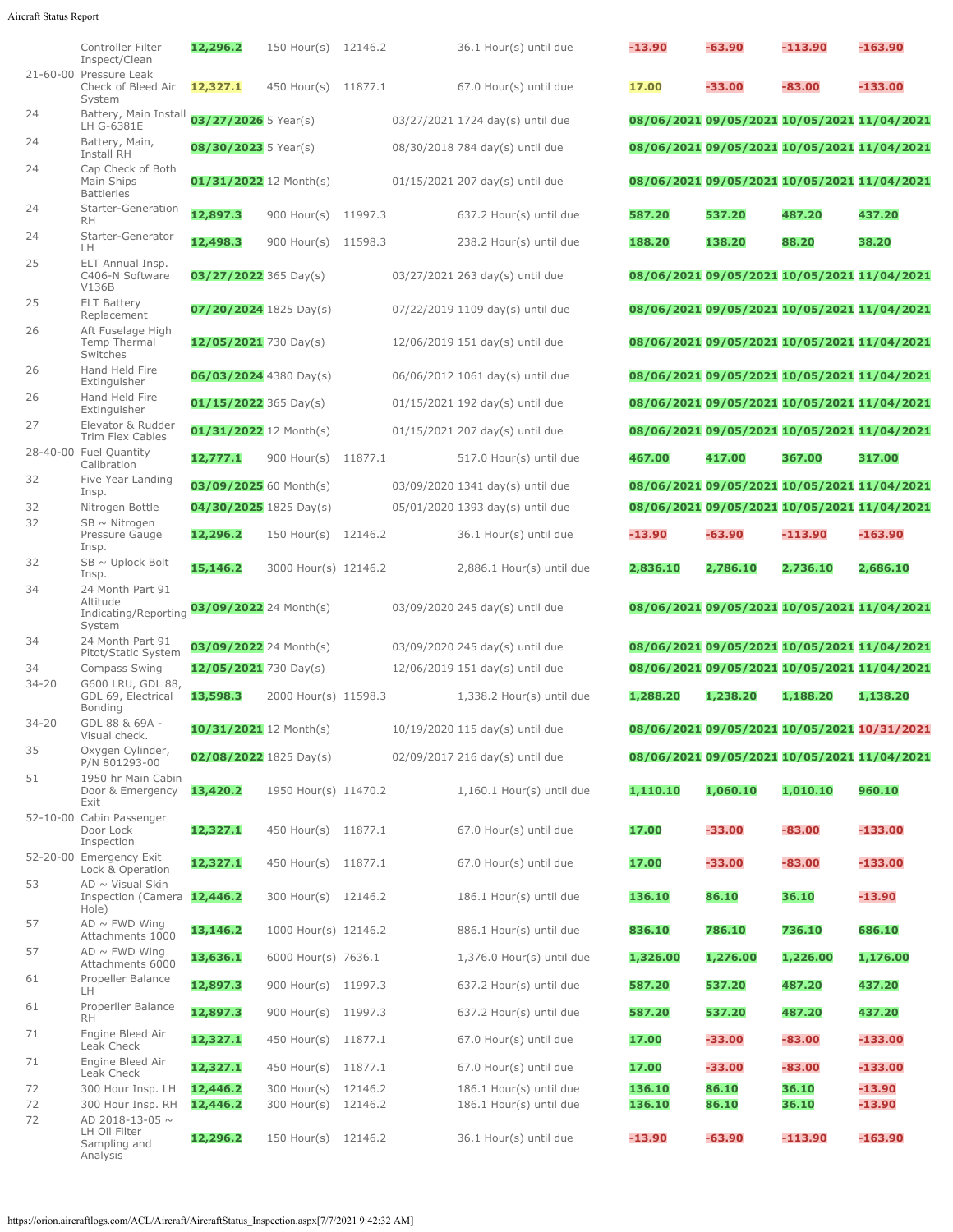## Aircraft Status Report

| 72 | AD 2018-13-05 $\sim$<br>RH Oil Filter<br>Sampling and<br>Analysis  | 12,296.2                 | $150$ Hour(s) | 12146.2 | 36.1 Hour(s) until due          | $-13.90$ | $-63.90$                                    | $-113.90$ | $-163.90$ |
|----|--------------------------------------------------------------------|--------------------------|---------------|---------|---------------------------------|----------|---------------------------------------------|-----------|-----------|
| 72 | Magnesium Housing 10/31/2021 12 Month(s)<br>Inspection LH          |                          |               |         | 10/19/2020 115 day(s) until due |          | 08/06/2021 09/05/2021 10/05/2021 10/31/2021 |           |           |
| 72 | Magnesium Housing<br>Inspecton RH                                  | $10/31/2021$ 12 Month(s) |               |         | 10/19/2020 115 day(s) until due |          | 08/06/2021 09/05/2021 10/05/2021 10/31/2021 |           |           |
| 72 | Oil Change LH                                                      | 12,370.2                 | $900$ Hour(s) | 11470.2 | 110.1 Hour(s) until due         | 60.10    | 10.10                                       | $-39.90$  | $-89.90$  |
| 73 | AD 2018-02-14<br>COMBUSTION<br><b>CHAMBER</b><br><b>INSPECTION</b> | 12,496.2                 | $350$ Hour(s) | 12146.2 | 236.1 Hour(s) until due         | 186.10   | 136.10                                      | 86.10     | 36.10     |
| 73 | Fuel Nozzles LH                                                    | 12,496.2                 | $350$ Hour(s) | 12146.2 | 236.1 Hour(s) until due         | 186.10   | 136.10                                      | 86.10     | 36.10     |
| 73 | Fuel Nozzles RH                                                    | 12,496.2                 | $350$ Hour(s) | 12146.2 | 236.1 Hour(s) until due         | 186.10   | 136.10                                      | 86.10     | 36.10     |

| <b>Life Limited Parts</b>                                    |                                     |                      |                                    |                     |                           |                       |  |  |
|--------------------------------------------------------------|-------------------------------------|----------------------|------------------------------------|---------------------|---------------------------|-----------------------|--|--|
| <b>Part Description</b>                                      | <b>Part Number</b>                  | <b>Serial Number</b> | <b>Installation</b><br><b>Date</b> | <b>Installed On</b> | <b>Time on Part Since</b> | <b>Remaining Life</b> |  |  |
| 21 - Cabin Dump<br>Solenoid Valve                            | 717                                 | 2211A                | 8-29-2014                          | Airframe            |                           |                       |  |  |
| 21 - Compressor                                              | 1250400-22                          | 103/165              | 5-12-2016                          | Airframe            |                           |                       |  |  |
| 21 - Evaporator<br>Module L/H                                | 1250200-14                          | 108                  | 7-10-2015                          | Airframe            |                           |                       |  |  |
| 21 - Recirculation<br>Blower L/H                             | EM608 (6608267-2)                   | 636                  | 5-09-2018                          | Airframe            |                           |                       |  |  |
| 22 - DFCS 2100 S-<br><b>Tec Autopilot</b>                    | 01304-04-01-008                     | 0435-105             | 2-04-2015                          | Airframe            |                           |                       |  |  |
| 22 - Roll Servo                                              | 0106-15-R9                          | 0435-18588           | 3-03-2015                          | Airframe            |                           |                       |  |  |
| $23 - #1$ Garmin<br><b>GNS530W</b>                           | 011-01064-40                        | 78411755             | 12-23-2013                         | Airframe            |                           |                       |  |  |
| 23 - #2 Garmin<br><b>GNS430W</b>                             | 011-0106-40 Mod 5                   | 97122820             | 12-23-2013                         | Airframe            |                           |                       |  |  |
| 23 - Icarus<br>Skyconnect AFF,<br>Transcever On<br>Condition | 1616-450-01A                        | 12960 Mod D          | 7-23-2006                          | Airframe            |                           |                       |  |  |
| 23 - Sky Connect<br>Dialer                                   | PTA12-100                           | 1240                 | 7-24-2006                          | Airframe            |                           |                       |  |  |
| 23 - Sky Connect<br><b>GPS Antenna</b>                       | S67-1575-39                         | 492-16692            | 7-24-2006                          | Airframe            |                           |                       |  |  |
| 23 - Sky Connect<br>Iridium Antenna                          | AT2775-110FAW-TNCF-000-<br>00-00-NM | 6268                 | 7-24-2006                          | Airframe            |                           |                       |  |  |
| 24 - Battery, #1<br>Main Lead Acid                           | G-6381E                             | G03058788            | 7-08-2020                          | Airframe            |                           |                       |  |  |
| $24 - Battery, #2$<br>Main Lead Acid                         | G-6381E                             | G03058790            | 7-08-2020                          | Airframe            |                           |                       |  |  |
| 24 - GCU / Voltage<br>Reg                                    | VR1528-4                            | 1063                 | 12-07-2012                         | Airframe            |                           |                       |  |  |
| 24 - GCU / Voltage<br>Reg.                                   | VR1528-4                            | 1109                 | 12-07-2012                         | Airframe            |                           |                       |  |  |
| 28 - Control Monitor<br>LH QTY                               | 630369-503                          | 512                  | 3-07-2019                          | Airframe            |                           |                       |  |  |
| 28 - Control Monitor<br>RH QTY                               | 630369-503                          | 692                  | 11-10-2018                         | Airframe            |                           |                       |  |  |
| 28 - Fuel Boost<br>Pump LH                                   | 3B7-4                               | 6AV7                 | 10-31-2019                         | Airframe            |                           |                       |  |  |
| 28 - Fuel Boost<br>Pump RH                                   | 3B7-4                               | 2BE10                | 11-24-2012                         | Airframe            |                           |                       |  |  |
| 28 - Probe LH INBD<br>AFT                                    | 630372-501                          | 440                  | 1-02-2015                          | Airframe            |                           |                       |  |  |
| 28 - Probe RH INBD<br>AFT                                    | 630372-501                          | 152                  | 2-05-2014                          | Airframe            |                           |                       |  |  |
| 28 - Probe RH INBD<br><b>FWD</b>                             | 630373-501                          | 489                  | 2-13-2014                          | Airframe            |                           |                       |  |  |
| 28 - Probe RH MID                                            | 630364-1                            | 1226                 | 5-15-2013                          | Airframe            |                           |                       |  |  |
| 28 - Probe RH<br><b>OUTBD</b>                                | 630371-1                            | 549                  | $5 - 12 - 2013$                    | Airframe            |                           |                       |  |  |
| 29 - HYD Flow<br>Switch L/H                                  | V10F-21C                            | 167                  | 8-30-2018                          | Airframe            |                           |                       |  |  |
| 29 - Hydraulic Pump<br>LH                                    | 105HBG-275B                         | OB1-1003             | 1-28-2016                          | LH Engine           |                           |                       |  |  |
| 29 - Hydraulic Pump<br>RH                                    | 790332-501                          | 1332                 | 6-13-2016                          | RH Engine           |                           |                       |  |  |
| 30 - Ejector Valve,<br>De-Ice Boots                          | 38E97-1A                            | 740-U                | 11-28-2017                         | Airframe            |                           |                       |  |  |
| 31 - KMH820 Multi-<br><b>Hazard Awareness</b><br>Processor   | 066-01175-2101                      | X1675                | 2-15-2019                          | Airframe            |                           |                       |  |  |
| 31 - KMH880<br>Antenna KA-92/GA- 071-01553-0200<br>35        |                                     | 590957               | 2-17-2019                          | Airframe            |                           |                       |  |  |
| 32 - MLG Bungee<br>LH                                        | 9044                                | 12-2009              | 3-07-2019                          | Airframe            | 28 Month(s) New           | 32 Month(s) to Retire |  |  |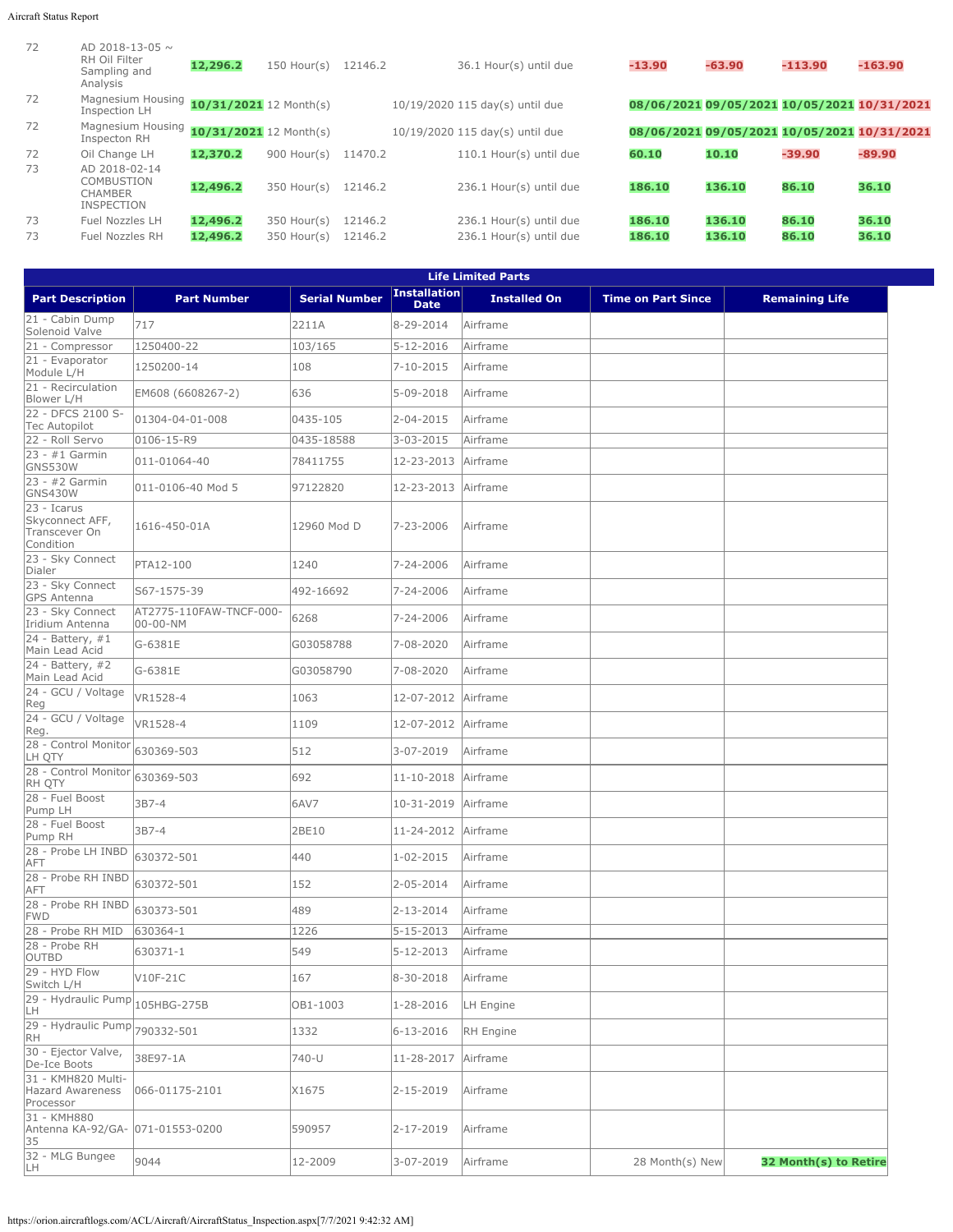## Aircraft Status Report

| 32 - MLG Bungee<br>RH                                | 9044                                  | <b>NSN</b>       | 12-10-2019 Airframe |                 | 18.9 Month(s) New  | 41.1 Month(s) to Retire                                                                                  |
|------------------------------------------------------|---------------------------------------|------------------|---------------------|-----------------|--------------------|----------------------------------------------------------------------------------------------------------|
| $33 -$<br>LT. Ballast Box                            | Landing/Recognition XV4D-24-50-THS-WT | XV4D14120803     | $5 - 10 - 2015$     | Airframe        |                    |                                                                                                          |
| 34 - AHRS, GRS 77<br>Co-Pilot                        | 011-00868-10                          | 42024579         | 12-23-2013          | Airframe        |                    |                                                                                                          |
| 34 - AHRS, GRS 77<br>Pilot                           | 011-00868-10                          | 42022186         | 12-23-2013          | Airframe        |                    |                                                                                                          |
| 34 - Air Data<br>Computer (ADC)<br>GDC 74A, Co-Pilot | 011-00882-10                          | 20616133         | 12-23-2013 Airframe |                 |                    |                                                                                                          |
| 34 - Air Data<br>Computer (ADC)<br>GDC 74A, Pilot    | 011-00882-10                          | 20606811         | 12-23-2013 Airframe |                 |                    |                                                                                                          |
| 34 - Config Module                                   | 071-00112-0100                        | 11598            | 2-11-2014           | Airframe        |                    |                                                                                                          |
| $34 - Data$<br>Acquisition Unit<br>(DAU) Engines     | 85-271-1 REV F                        | 0430-001         | 4-12-2014           | Airframe        |                    |                                                                                                          |
| 34 - Data Receiver<br>34 - Datalink                  | 064-01088-0101                        | 2784             | 4-25-2012           | Airframe        |                    |                                                                                                          |
| Receiver, GDL 69A                                    | 011-00987-00                          | 47767115         | 12-23-2013          | <b>Airframe</b> |                    |                                                                                                          |
| 34 - Display, GDU<br>620, Co-Pilot                   | 011-01264-00                          | 165001778        | 12-23-2013          | Airframe        |                    |                                                                                                          |
| 34 - Display, GDU<br>620, Pilot                      | 011-01264-00                          | 165001115        | 12-22-2013          | Airframe        |                    |                                                                                                          |
| $34 - DME 40$                                        | 622-1233-001                          | 6258             | 12-26-2013          | Airframe        |                    |                                                                                                          |
| 34 - Engine Display<br>Unit (EDU) Left               | 84-144-1 Rev. F                       | 0303-006         | 4-15-2005           | Airframe        |                    |                                                                                                          |
| 34 - Engine Display<br>Unit (EDU) Right              | 84-144-1                              | 0430-020         | 4-20-2018           | Airframe        |                    |                                                                                                          |
| 34 - HAPPS<br>Program                                | N/A                                   | N/A              | 3-09-2020           | Airframe        | 15.94 Month(s) New | -3.23 Month(s) to Retire                                                                                 |
| 34 - Interface<br>Adapter, GAD 43e                   | 011-02349-00                          | 1V700645         | 12-23-2013          | Airframe        |                    |                                                                                                          |
| 34 - Magnetometer<br>GMU 44, Co-Pilot                | 011-00870-00                          | 47520410         | 12-23-2013          | Airframe        |                    |                                                                                                          |
| 34 - Magnetometer<br>GMU 44, Pilot                   | 011-00870-00                          | 47519141         | 12-23-2013          | Airframe        |                    |                                                                                                          |
| 34 - NAV Display,<br>Spare                           | 84-146-2 REV F MOD 3                  | 0435-007         | 5-12-2013           | Airframe        |                    |                                                                                                          |
| $34$ - Radar<br>Altimeter, ALT 55B                   | 622-2855-001                          | 8210             | $1 - 15 - 2021$     | <b>Airframe</b> |                    |                                                                                                          |
| 34 - Radar Antenna                                   | 071-01549-0200                        | 5993             | 4-25-2012           | Airframe        |                    |                                                                                                          |
| 34 - Radar R/T<br>34 - StandBy                       | 071-01519-0101                        | ART2000-13766    | 1-22-2019           | Airframe        |                    |                                                                                                          |
| Attitude Gyro, L3                                    | 9200-32500-021                        | 1676             | 12-23-2013          | Airframe        |                    |                                                                                                          |
| 34 - Temp. Probe,<br>GPT 59, Pilot                   | 011-00978-00                          | 479118052        | 12-23-2013          | Airframe        |                    |                                                                                                          |
| 34 - Temp. Probe,<br>GTP 59, CoPilot                 | 011-00978-00                          | 47924169         | 12-23-2013          | Airframe        |                    |                                                                                                          |
| 34 - Traffic<br>Processor                            | 066-01175-2101                        | 2806             | 3-09-2019           | Airframe        |                    |                                                                                                          |
| 34 - XM Antenna,<br><b>GA 55</b>                     | 011-01033-00                          | 87501234         | 12-23-2013          | Airframe        |                    |                                                                                                          |
| 35 - Crew Mask                                       | 893-16192                             | <b>ZSA768</b>    | $3 - 18 - 2015$     | Airframe        |                    |                                                                                                          |
| 36 - Engine Bleed<br>Air Valve LH                    | 1533-00-1                             | 0193             | 11-09-2018          | Airframe        |                    |                                                                                                          |
| 36 - Engine Bleed<br>Air Valve RH                    | 1533-00-1                             | 0472             | 10-12-2017          | RH Engine       |                    |                                                                                                          |
| 54 - Oil Temp<br>Control Door LH                     | EM413                                 | 583              | 12-17-2014          | Airframe        |                    |                                                                                                          |
| 56 - Windshield L/H                                  | 360043-13SS                           | 18116H5414       | $5 - 23 - 2018$     | Airframe        |                    |                                                                                                          |
| 61 - NTS Solenoid<br>Valve RH                        | 692545-13                             | 7708             | $2 - 15 - 2017$     | Airframe        |                    |                                                                                                          |
| 61 - Prop Governor<br>RH                             | 897410-16                             | 2124284C         | 2-02-2017           | RH Engine       |                    | 2449.9 Hour(s) Overhaul 3550.1 Hour(s) to Overhaul                                                       |
| 61 - Prop Governor<br>LH                             | 897410-16                             | 1806701          | 2-06-2017           | LH Engine       |                    | 2357.2 Hour(s) Overhaul 3642.8 Hour(s) to Overhaul                                                       |
| 61 - Prop Pitch<br>Control LH                        | 700000298-19                          | P-7432C          | 2-06-2017           | LH Engine       |                    | 2357.2 Hour(s) Overhaul 3642.8 Hour(s) to Overhaul                                                       |
| 61 - Prop Pitch<br>Control RH                        | 700000298-10                          | P-5918C          | 2-02-2017           | RH Engine       |                    | 2449.9 Hour(s) Overhaul 3550.1 Hour(s) to Overhaul                                                       |
| 61 - Propeller LH,<br>STC SA2380NM                   | HC-B3TN-5D                            | BUA30791         | 10-31-2017          | Airframe        |                    | 1930.2 Hour(s) Overhaul 1069.8 Hour(s) to Overhaul<br>44.23 Month(s) Overhaul 15.77 Month(s) to Overhaul |
| 61 - Propeller RH,<br>STC SA2380NM                   | HC-B3TN-5D                            | BAU30844         | 10-31-2017          | Airframe        |                    | 1930.2 Hour(s) Overhaul 1069.8 Hour(s) to Overhaul<br>44.23 Month(s) Overhaul 15.77 Month(s) to Overhaul |
| 61 - Synchronizer<br>Prop                            | 213730                                | 12039582         | 2-14-2013           | Airframe        |                    |                                                                                                          |
| 71 - Engine LH                                       | TPE-331-10-511K                       | P-38310          | 3-22-2017           | Airframe        |                    | 2357.2 Hour(s) Overhaul 4642.8 Hour(s) to Overhaul                                                       |
| 71 - Engine Mount<br>LH UPPER                        | 620129-529                            | Alt P/N 93395-29 | 8-30-2018           | Airframe        | 1499.8 Hour(s) New | 2100.2 Hour(s) to Retire                                                                                 |
| 71 - Engine Mount<br>LH INBD                         | 620129-527                            | Alt P/N 93395-27 | 12-04-2019          | Airframe        | 661.8 Hour(s) New  | 2938.2 Hour(s) to Retire                                                                                 |
| 71 - Engine Mount                                    |                                       |                  |                     |                 |                    |                                                                                                          |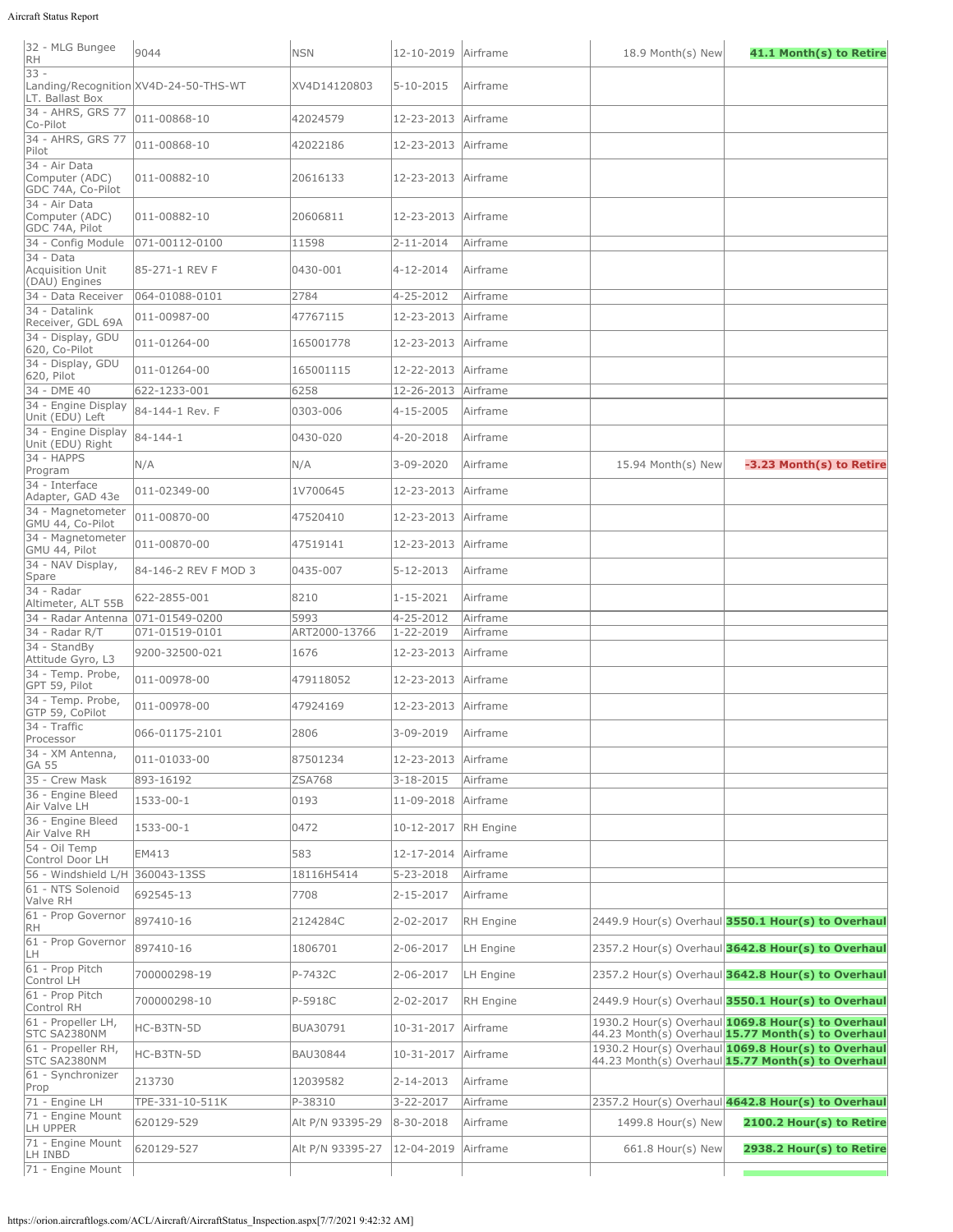| LH OUTBD                                                  | 620129-527     | Alt P/N 93395-27          | $1 - 15 - 2021$     | Airframe         | $262.8$ Hour(s) New | 3337.2 Hour(s) to Retire                           |
|-----------------------------------------------------------|----------------|---------------------------|---------------------|------------------|---------------------|----------------------------------------------------|
| 71 - Engine Mount<br>RH INBD                              | 620129-527     | Alt P/N 93395-27          | $1 - 15 - 2021$     | Airframe         | 262.8 Hour(s) New   | 3337.2 Hour(s) to Retire                           |
| 71 - Engine Mount<br><b>RH OUTBD</b>                      | 620129-527     | Alt P/N 93395-27          | $8 - 30 - 2018$     | Airframe         | 1499.8 Hour(s) New  | 2100.2 Hour(s) to Retire                           |
| 71 - Engine Mount<br>RH UPPER                             | 620129-529     | Alt P/N 93395-29          | $1 - 15 - 2021$     | Airframe         | 262.8 Hour(s) New   | 3337.2 Hour(s) to Retire                           |
| $\sqrt{71}$ - Engine RH                                   | TPE331-10-511K | P-38391                   | 2-06-2017           | Airframe         |                     | 2449.9 Hour(s) Overhaul 4550.1 Hour(s) to Overhaul |
| 71 - Flammable<br>Fluid Carrying<br>Hoses LH              | SI 236A        | N/A                       | 8-26-2007           | LH Engine        |                     |                                                    |
| 71 - Flammable<br>Fluid Carrying<br><b>Hoses RH</b>       | SI 236A        | N/A                       | 8-26-2007           | RH Engine        |                     |                                                    |
| 71 - NTS Solenoid<br>Valve - Right                        | V500-1600      | 3966                      | 11-03-2017 Airframe |                  |                     |                                                    |
| 72 - 1st Compressor<br>LH                                 | 3108182-2      | 060350107969              | 2-06-2017           | LH Engine        | 3922 Cycle(s) New   | 26078 Cycle(s) to Retire                           |
| 72 - 1st Compressor<br>RH                                 | 896223-3       | 3-031160-2123             | 2-02-2017           | RH Engine        | 7271 Cycle(s) New   | 17729 Cycle(s) to Retire                           |
| 72 - 1st Turbine<br>Rotor LH                              | 3101520-3      | 060322900780              | 2-06-2017           | LH Engine        | 3922 Cycle(s) New   | 16078 Cycle(s) to Retire                           |
| 72 - 1st Turbine<br>Rotor RH                              | 3107079-1      | 3-03501-1117              | 2-02-2017           | RH Engine        | 7944 Cycle(s) New   | 12056 Cycle(s) to Retire                           |
| $72 - 2nd$<br>Compressor LH                               | 3107167-5      | 980322904637              | 2-06-2017           | LH Engine        | 1097 Cycle(s) New   | 9403 Cycle(s) to Retire                            |
| $72 - 2nd$<br>Compressor RH                               | 3107167-3      | 9-03501-18330             | 2-02-2017           | RH Engine        | 1174 Cycle(s) New   | 9326 Cycle(s) to Retire                            |
| 72 - 2nd Turbine<br>Rotor LH                              | 3102106-10     | 060134514344              | 2-06-2017           | LH Engine        | 3922 Cycle(s) New   | 11078 Cycle(s) to Retire                           |
| 72 - 2nd Turbine<br>Rotor RH                              | 3102106-10     | 060134514652              | 2-02-2017           | RH Engine        | 3990 Cycle(s) New   | 11010 Cycle(s) to Retire                           |
| 72 - 3rd Turbine<br>Rotor LH                              | 3102655-2      | 0701134501109             | 2-06-2017           | LH Engine        | 3922 Cycle(s) New   | 2078 Cycle(s) to Retire                            |
| 72 - 3rd Turbine<br>Rotor RH                              | 3102655-2      | 070134501112              | 2-02-2017           | RH Engine        | 3990 Cycle(s) New   | 2010 Cycle(s) to Retire                            |
| 72 - Accessory Gear<br>Bearing LH                         | 70100168-1     | 16-151725-06660           | $2 - 06 - 2017$     | LH Engine        | 2357.2 Hour(s) New  | 6642.8 Hour(s) to Retire                           |
| 72 - Accessory Gear<br>Bearing RH                         | 70100168-1     | 16-151725-06798           | $2 - 02 - 2017$     | RH Engine        | 2449.9 Hour(s) New  | 6550.1 Hour(s) to Retire                           |
| 72 - Air<br>Seal/Coupling Assy<br>LH                      | 3102483-1      | 1-03501-8483              | 2-06-2017           | LH Engine        | 7932 Cycle(s) New   | 12068 Cycle(s) to Retire                           |
| $\overline{7}2$ - Air<br>Seal/Coupling Assy<br>RH         | 31022483-1     | 2-03501-519               | 2-02-2017           | RH Engine        | 7271 Cycle(s) New   | 12729 Cycle(s) to Retire                           |
| 72 - Compressor<br>Bearing LH                             | 3101405-1      | 16-151725-05783           | $2 - 06 - 2017$     | LH Engine        | 2357.2 Hour(s) New  | 3642.8 Hour(s) to Retire                           |
| 72 - Compressor<br>Bearing RH                             | 3101405-1      | 16-151725-03866           | $2 - 03 - 2017$     | RH Engine        | 2449.9 Hour(s) New  | 3550.1 Hour(s) to Retire                           |
| 72 - FCU Drive Gear<br>Bearing LH                         | 358894-1       | 16-151725-03707 2-06-2017 |                     | LH Engine        | 2357.2 Hour(s) New  | 6642.8 Hour(s) to Retire                           |
| 72 - FCU Drive Gear<br>Bearing RH                         | 358894-1       | 16-151725-03693 2-02-2017 |                     | RH Engine        | 2449.9 Hour(s) New  | 6550.1 Hour(s) to Retire                           |
| 72 - Gear Drive and<br>Idler Bearing LH                   | 3103585-1      | 16-151725-06689           | $2 - 06 - 2017$     | LH Engine        | 2357.2 Hour(s) New  | 6642.8 Hour(s) to Retire                           |
| 72 - Gear Drive and<br>Idler Bearing RH                   | 70100168-1     | 16-151725-07307           | $2 - 02 - 2017$     | RH Engine        | 2449.9 Hour(s) New  | 6550.1 Hour(s) to Retire                           |
| $\overline{72}$ - Hyd<br>Pump/Idler/FCU<br>FWD Bearing LH | 358272         | 15-162255-21090 2-06-2017 |                     | <b>LH Engine</b> | 2357.2 Hour(s) New  | 6642.8 Hour(s) to Retire                           |
| $\overline{7}2$ - Hyd<br>Pump/Idler/FCU<br>FWD Bearing RH | 358272         | 16-162255-00467 2-02-2017 |                     | RH Engine        | 2449.9 Hour(s) New  | 6550.1 Hour(s) to Retire                           |
| 72 - Hydraulic Pump<br>AFT Bearing LH                     | 358272         | 15-162255-21121           | $2 - 06 - 2017$     | LH Engine        | 2357.2 Hour(s) New  | 6642.8 Hour(s) to Retire                           |
| 72 - Hydraulic Pump<br><b>AFT Bearing RH</b>              | 358272         | 16-162255-00923           | $2 - 02 - 2017$     | RH Engine        | 2449.9 Hour(s) New  | 6550.1 Hour(s) to Retire                           |
| 72 - Hydraulic Pump 358272<br>FWD Bearing LH              |                | 15-162255-21128 2-06-2017 |                     | LH Engine        | 2357.2 Hour(s) New  | 6642.8 Hour(s) to Retire                           |
| 72 - Hydraulic Pump<br>FWD Bearing RH                     | 358272         | 16-162255-00863           | $2 - 02 - 2017$     | RH Engine        | 2449.9 Hour(s) New  | 6550.1 Hour(s) to Retire                           |
| 72 - Starter Idler<br>FWD Bearing LH                      | 358272         | 15-162255-20844           | $2 - 06 - 2017$     | LH Engine        | 2357.2 Hour(s) New  | 6642.8 Hour(s) to Retire                           |
| 72 - Starter Idler<br>FWD Bearing RH                      | 358272         | 13-162255-36193           | $2 - 02 - 2017$     | RH Engine        | 2449.9 Hour(s) New  | 6550.1 Hour(s) to Retire                           |
| 72 - Starter/Gen<br>G/S AFT Bearing LH                    | 358206         | 16-162255-25933           | $2 - 06 - 2017$     | LH Engine        | 2357.2 Hour(s) New  | 6642.8 Hour(s) to Retire                           |
| 72 - Starter/Gen<br>G/S AFT Bearing RH                    | 358206         | 16-162255-25950           | $2 - 02 - 2017$     | RH Engine        | 2449.9 Hour(s) New  | 6550.1 Hour(s) to Retire                           |
| 72 - Starter/Gen<br>G/S FWD Bearing<br>LH                 | 358206         | 16-162255-25962 2-06-2017 |                     | LH Engine        | 2357.2 Hour(s) New  | 6642.8 Hour(s) to Retire                           |
| $\overline{72}$ - Starter/Gen<br>G/S FWD Bearing          | 358206         | 16-162255-25958 2-02-2017 |                     | RH Engine        | 2449.9 Hour(s) New  | 6550.1 Hour(s) to Retire                           |